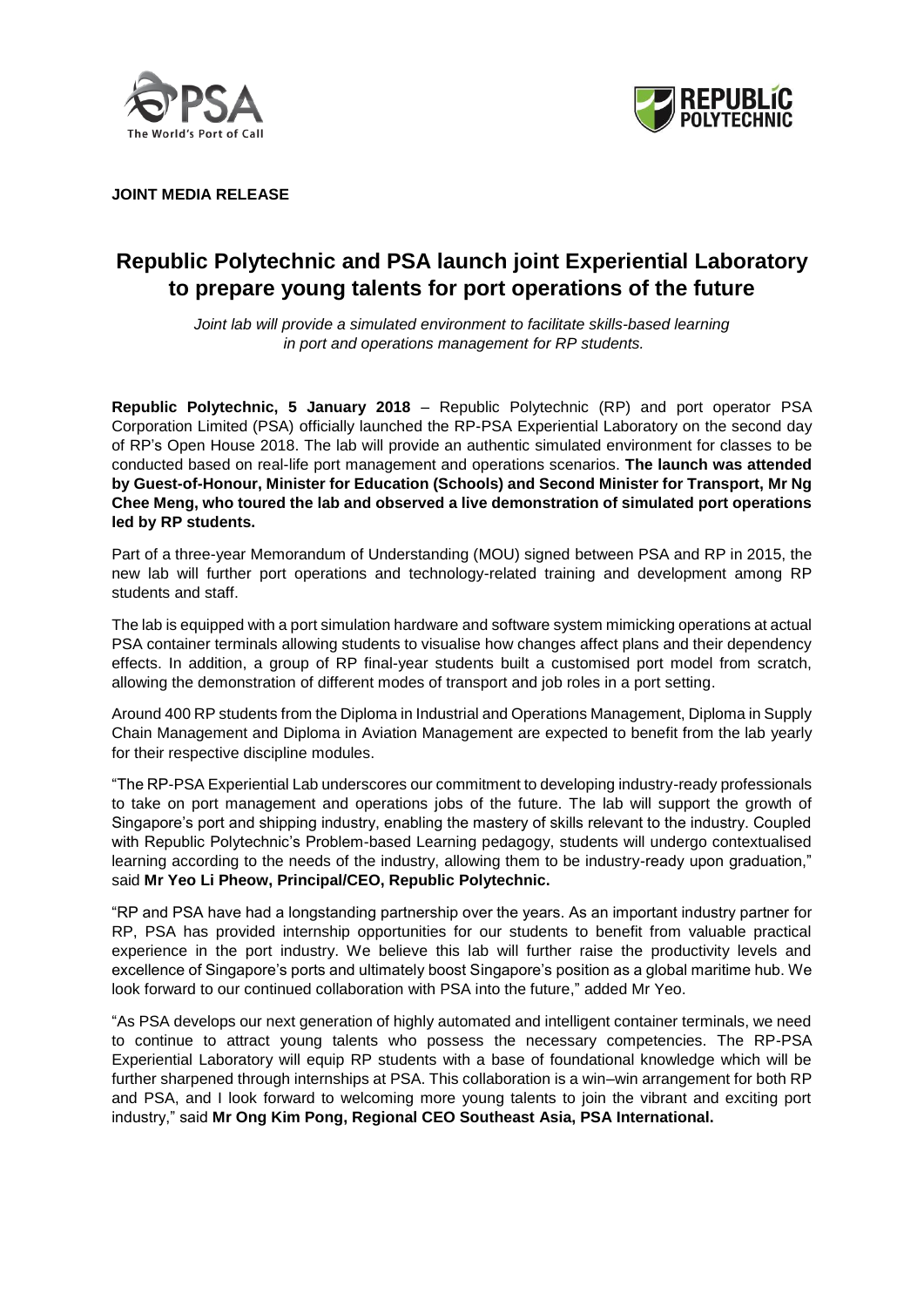



The joint lab is part of PSA's ongoing effort to cultivate an increased awareness of careers in the port. It will also serve as a career hub for RP students who are interested in exploring a career in port operations.

- Ends -

## **Republic Polytechnic Open House 2018**

During the RP Open House 2018 from **4-6 January**, visitors can expect an exciting and interactive experience while discovering RP's range of full-time diplomas and lifelong learning courses. The threeday event is packed with numerous hands-on experiential activities and tours of our top-notch applied learning spaces await. Vibrant student performances across music, dance and theatre will also be staged.

Education and Career Guidance (ECG) counsellors will also be on hand at the ECG booth to guide students on their post-secondary education options.

Parents have not been left out – they will have the opportunity to attend two free talks that will help them make informed decisions on their child's education. The talk on the Polytechnic Foundation Programme (PFP) will take place on **6 January** while the talk on options after the O-levels will take place on **11 and 12 January**.

For more about RP Open House 2018, please visit: [www.rp.edu.sg/discover](http://www.rp.edu.sg/discover)

## **About Republic Polytechnic**

The first educational institution in Singapore to leverage the Problem-based Learning approach for all its diploma programmes, Republic Polytechnic (RP) has seven schools and one academic centre offering forty-one diplomas in Applied Science, Engineering, Management and Communication, Hospitality, Infocomm, Sports, Health & Leisure, and Technology for the Arts.

Republic Polytechnic is committed to nurturing innovation and entrepreneurial learning in an environment that develops problem-solving skills and lifelong learning opportunities. Its holistic and broad-based curriculum prepares students for an active and meaningful role in society as problem solvers, respected professionals and passionate citizens.

Republic Polytechnic strives for excellence by achieving various international and national accreditations, including ISO 9001, ISO 14001, OHSAS 18001, ISO 22301, Singapore Quality Class, People Developer, Innovation Class, and Service Class.

For more information, visit [http://www.rp.edu.sg](http://www.rp.edu.sg/)